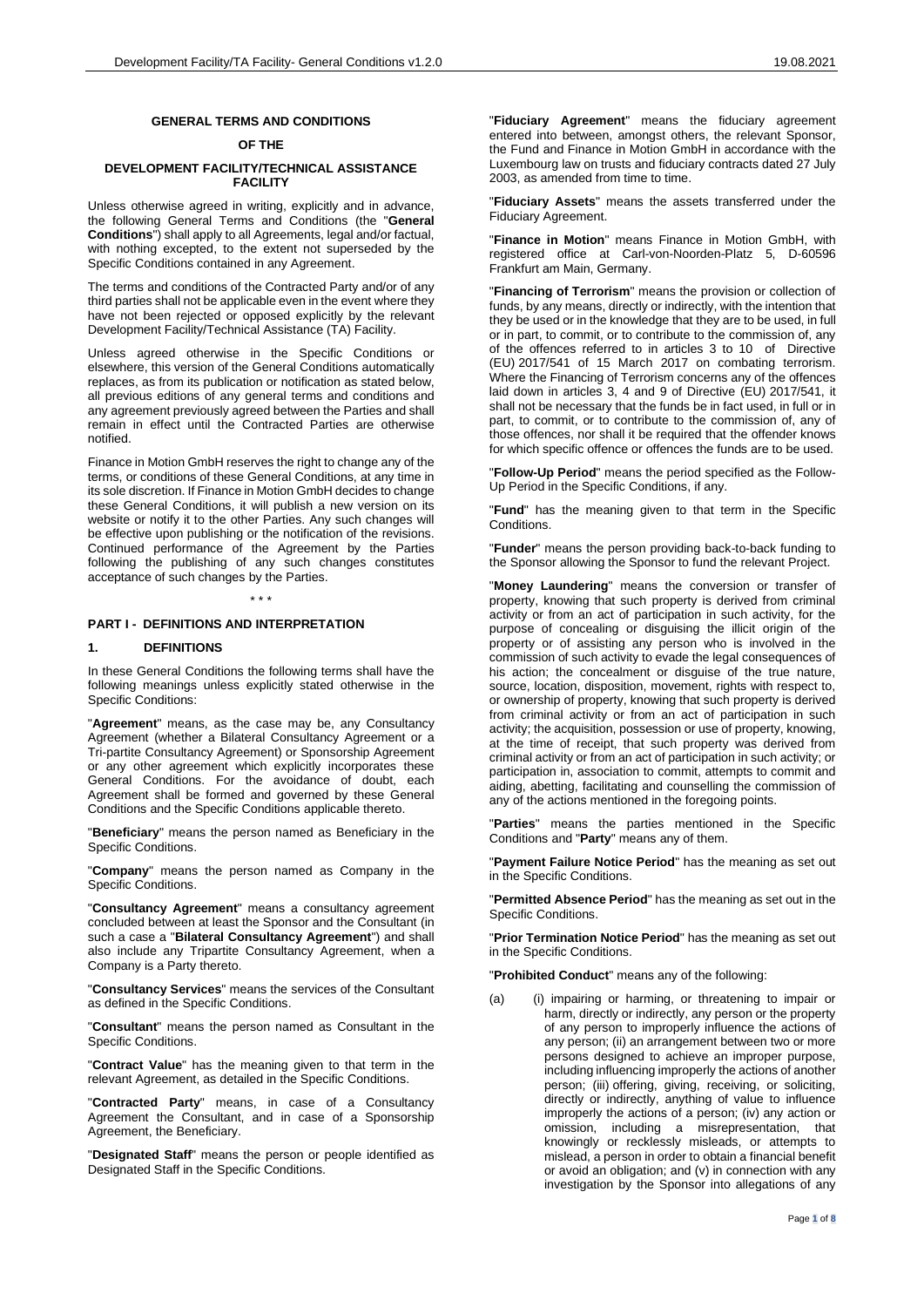circumstances described in (i) to (iv) above: (A) deliberately destroying, falsifying, altering or concealing evidence material to such investigation or making false statements to investigators in order to materially impede such investigation; (B) threatening, harassing or intimidating any person to prevent any person from disclosing knowledge of matters relevant to such investigation or from pursuing such investigation; or (C) taking any action intended to materially impede the exercise of the rights to access, information and inspection provided to the Sponsor under the Agreement;

- (b) Money Laundering and Financing of Terrorism; and
- (c) organised crime; tax evasion; tax avoidance; tax fraud; fraud; and any other illegal activity that may affect the financial interests of the European Union.

"**Project**" means the project as described in the Specific Conditions.

"**Replacement Period**" has the meaning as set out in the Specific Conditions.

"**Sanction**" means the economic, financial or trade sanctions laws, regulations, embargoes or restrictive measures administered, enacted, enforced and/or implemented from time to time by any of (a) the United Nations; (b) the European Union or any then present member state thereof, (c) the United States of America and/or (d) the respective governmental institutions and/or agencies of any of the foregoing, including the Office of Foreign Assets Control of the US Department of Treasury.

"**Sanctions Event**" means any event or activity which results in or could result in any of the Contracted Party, any member of its management bodies or other governing bodies or any of its shareholders, being or becoming a Sanctioned Person.

"**Sanctions List**" means any list of specially designated persons, groups or entities which are subject to Sanctions.

"**Sanctioned Person**" means a person that is:

- (a) listed on any Sanctions List or directly or indirectly majority owned (50 percent or more), or otherwise controlled, by any one or more persons listed on a Sanctions List;
- (b) located or resident in or incorporated or organised under the laws of, or directly or indirectly majority owned (50 percent or more) or controlled by a person located or resident in or incorporated or organised under the laws of, a country, region or territory that is the subject of country-wide, region-wide or territorywide Sanctions; or
- (c) otherwise a target of or in breach of any Sanction.

"**Services**" means either the Consultancy Services or the Sponsored Services (as the case may be).

"**Specific Conditions**" means the terms and conditions set out in the relevant Agreement excluding the General Conditions.

"**Sponsor**" means the person named as Sponsor in the Specific Conditions.

"**Policy Requirements**" means the policy requirements set out and marked as such in the Specific Conditions.

"**Sponsored Services**" means the services of the Beneficiary as defined in the relevant Specific Conditions.

"**Sponsorship Agreement**" means a sponsorship agreement concluded between the Sponsor and the Beneficiary.

"**Sub-Contractor**" means any consultant, expert or other person to whom part(s) of the services are outsourced in accordance with of [Part II -](#page-1-0) Clause [7](#page-3-0) (*Assistance and subcontracts*) of these General Conditions and the Specific Conditions.

"**TA Counterparty**" means the Sponsor and, in case of a Tripartite Consultancy Agreement, both the Sponsor and the .<br>Company.

"**Term**" means the term of the Agreement as specified in the Specific Conditions.

"**Terms of Reference**" means the document appended to the Specific Conditions and marked "**terms of reference**", which details the Services.

"**Tri-partite Consultancy Agreement**" means a Consultancy Agreement concluded between at least the Sponsor, the Company and the Consultant.

# **2. INTERPRETATION**

Words importing the singular shall include the plural, and vice versa, and words importing the masculine gender shall include the feminine and neutral genders, and vice versa.

All terms used here below and not otherwise defined herein shall have the meaning ascribed to them in the Specific Conditions.

Reference to any law or law provisions shall include a reference to such law or provisions as may be amended from time to time. \* \* \*

# <span id="page-1-0"></span>**PART II - PROVISIONS APPLICABLE TO ALL AGREEMENTS**

**3. SERVICES**

#### **3.1 Scope of the services**

The scope and timeline of the Project are set out in the Specific Conditions. The Contracted Party agrees to deliver the Services in relation to the Project and to perform its undertakings, in each case as set out in the Specific Conditions and in accordance with the Terms of Reference.

The Services may be amended, modified, extended or limited at any time with the written consent of all Parties according to the needs of the Sponsor and the Project.

The Services of the Contracted Party shall be made in accordance with and subject to the investment objectives and restrictions contained in the investment strategy defined by the Fund. The Fund (via the Sponsor) engages an external consultant having as a commercial rationale the making of the advice available to the TA Counterparty in order to achieve the optimal level of risk mitigation as well as an optimal return on its investment. The Fund obtains a service for its business in return for the payment (partial payment) of the Contracted Party's fees. The Fund obtains the contractual right to have the TA Counterparty being served in line with the objectives and policies of the relevant Fund.

#### **3.2 Standard of services**

In addition and without prejudice to any other standard of service required under any relevant Agreement, the Project shall be implemented and the Services related thereto rendered by the Contracted Party in a professional and efficient manner, applying all professional skill, reasonable care and diligence in the discharge of the duties and in conformity with common professional practices and with the state of the art standards for the same kind of services.

The Contracted Party shall in all professional matters provide the Services to the Sponsor and, whenever applicable, to the Company.

The Contracted Party shall (i) comply with all reasonable directions from time to time given to it by the Sponsor and, where applicable, by the Company in connection with the provision of the Services and (ii) keep the TA Counterparty reasonably informed of the whereabouts, telephone numbers or other means by which the Designated Staff may be contacted most easily at the shortest possible notice.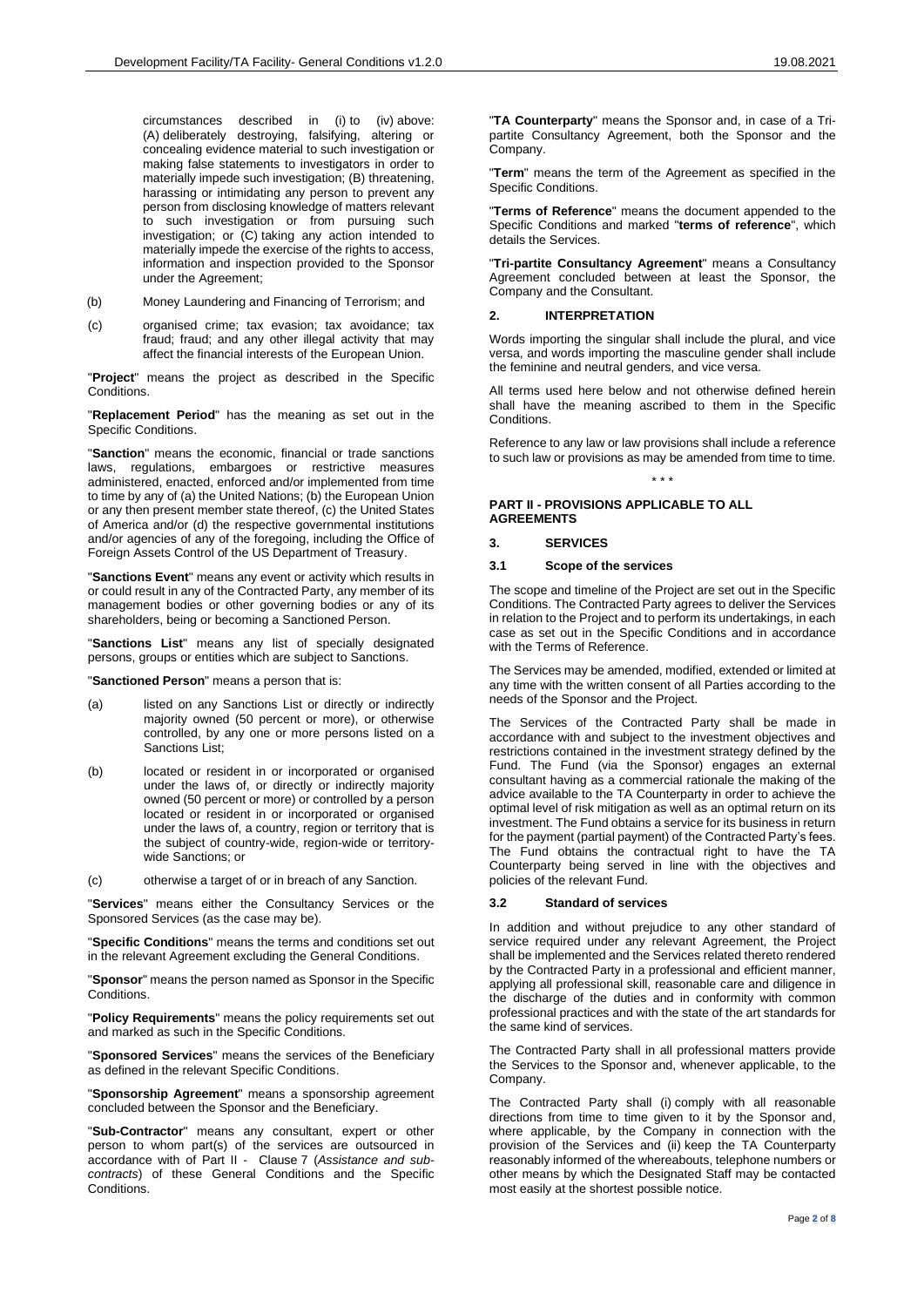Within the context of the Services, the Contracted Party and the Designated Staff shall work and cooperate with any personnel, service providers, consultants and/or representatives of the Sponsor and where applicable of the Company.

# <span id="page-2-6"></span>**3.3 Designated Staff**

Without prejudice to any provisions of these General **Conditions** 

**3.3.1** The Contracted Party shall ensure that the Services are performed by the Designated Staff. Any change in the Designated Staff shall require the prior written consent of the TA Counterparty.

**3.3.2** The TA Counterparty reserve(s) the right to require the Contracted Party to withdraw or replace any member of the Designated Staff who fails to meet the necessary or desirable requirements in relation to the performance of the Services.

**3.3.3** If any member of the Designated Staff becomes unable to provide the Services (i) due to illness or injury for a continuous period exceeding the Permitted Absence Period mentioned in the Specific Conditions or agreed by the TA Counterparty in writing or (ii) it cannot provide the Services for any other reason, the Contracted Party shall replace such member with another person with at least equal qualifications, subject to the prior written consent of the TA Counterparty. If no adequate replacement is possible within the Replacement Period mentioned in the Specific Conditions or agreed by the TA Counterparty in writing, the TA Counterparty will be entitled to terminate any Agreement in accordance with Clause [4.2.3](#page-2-0) of these General Conditions.

**3.3.4** If the Contracted Party has to withdraw or replace any member of the Designated Staff, any cost that may result from this withdrawal or replacement shall be borne by the Contracted Party.

**3.3.5** If the Contracted Party becomes unable to provide the Services (i) due to illness or injury for a continuous period exceeding the Permitted Absence Period mentioned in the Specific Conditions or agreed by the TA Counterparty in writing or (ii) it cannot provide the Services for any other reason, the Sponsor will be entitled to terminate any Agreement in accordance with Clause [4.2.3](#page-2-0) of these General Conditions. In case of Tripartite Consultancy Agreement, the Sponsor may at its sole discretion, but is not required to, consult with the Company first before deciding to terminate the Agreement. The Specific Conditions may also provide for a termination with immediate effect.

## **4. TERM AND EARLY TERMINATION**

### **4.1 Term**

The Agreement shall be effective and terminate as specified in the Specific Conditions (the "**Term**").

### <span id="page-2-1"></span>**4.2 Early termination by the Sponsor**

**4.2.1** Notwithstanding anything contrary in these General Conditions or any Specific Conditions, the Sponsor may by giving written notice of not less than the Prior Termination Notice Period terminate any Agreement at any time for convenience, without giving rise to any right or indemnity for the Contracted Party. In case of Tripartite Consultancy Agreement, the Sponsor may at its sole discretion, but is not required to, consult with the Company first before deciding to terminate the Agreement. Nothing in this Clause [4.2](#page-2-1) shall put in question the execution of the TA Counterparty's obligations under any Agreement until the termination date thereof.

**4.2.2** Without prejudice to any other rights it may have by law or herein, the Sponsor may immediately terminate any Agreement in case of gross negligence or wilful misconduct of the Contracted Party in performing such Agreement.

<span id="page-2-0"></span>**4.2.3** The Sponsor may also terminate any Agreement with immediate effect (i) if the Contracted Party commits a breach of any legislation in force applicable to it that may affect or relate

to (a) the activities of any TA Counterparty and/or to (b) the reputation of such TA Counterparty; or (ii) if the Contracted Party is prevented from providing the Services due to the absence and/or cancelling of any business license, permit or administrative authorization that the latter is legally required to hold for the performance of the Services; or (iii) any government authority having authority over either Party requires any provision of any Agreement to be revised in such a way as to cause significant adverse consequences to the TA Counterparty.

**4.2.4** Without prejudice to any other rights it may have by law or herein, the Sponsor may also, upon written notice, terminate any Agreement for a material breach by the Contracted Party of a term or condition thereof. Such notice shall identify specifically the basis for such notice and termination shall automatically take effect within 15 calendar days as from the receipt by the Contracted Party of such notice or such other period mentioned in the Specific Conditions (the "**Cure Period**") if the breach identified in the notice is not cured within such Cure Period.

<span id="page-2-3"></span>**4.2.5** To the extent permissible under applicable law, the TA Counterparty may terminate any Agreement immediately in the event that any assignment is made by the Contracted Party for the benefit of creditors, or if a receiver, trustee in bankruptcy or similar officer shall be appointed to take charge of any or all of the Contracted Party's property, or if the Contracted Party files a voluntary petition under any bankruptcy laws or similar state statutes or such a petition is filed against the Contracted Party and is not dismissed within ninety (90) days; or if any event analogous to any of the foregoing occurs under the law of any jurisdiction in respect of the Contracted Party.

<span id="page-2-4"></span>If a Sanctions Event occurs, the Sponsor may immediately terminate any Agreement and require the Contracted Party to immediately repay all amounts which have been disbursed under any Agreement but which the Contracted Party has not yet committed or transferred to a legitimate recipient in a legally binding manner.

### <span id="page-2-2"></span>**4.3 Early Termination by the Contracted Party**

The Contracted Party shall be entitled to terminate any Agreement immediately, i.e. without notice period in case of non-payment of the remuneration as set out in the Specific Conditions **provided that** (i) a formal written notice to pay the remuneration that has fallen due has been first notified to the TA Counterparty by the Contracted Party, (ii) no payment of this remuneration has been made within the Payment Failure Notice Period and (iii) the TA Counterparty has not notified the Contracted Party in writing during such Payment Failure Notice Period of the reasons for which this payment of the remuneration has not been made.

# **4.4 Form and Consequences of termination**

**4.4.1** Termination notices sent under Clauses [4.2](#page-2-1) and [4.3](#page-2-2) shall be sent by either Party by registered letters with acknowledgement of receipt or by electronic mail, provided the Parties have individually accepted such way of communication.

<span id="page-2-5"></span>**4.4.2** Upon termination, the Contracted Party shall promptly and immediately bring the Project to a close and shall deliver to the TA Counterparty all documentation prepared up to that date. In case of a termination by the Contracted Party, such Contracted Party shall be entitled to the remuneration accrued until the date of termination, without prejudice for the TA Counterparty to claim damages for any losses resulting from the termination and from any breach and/or fault committed by the Contracted Party.

**4.4.3** Upon termination of this Agreement pursuant to Clause[s 4.2.5](#page-2-3) t[o 4.2.6,](#page-2-4) the Sponsor may demand the immediate repayment of all amounts paid by it under this Agreement and/or in connection with the Project, without prejudice for either TA Counterparty to claim damages for any losses resulting from the termination and from any breach and/or fault committed by the Contracted Party. The Contracted Party will have no claim for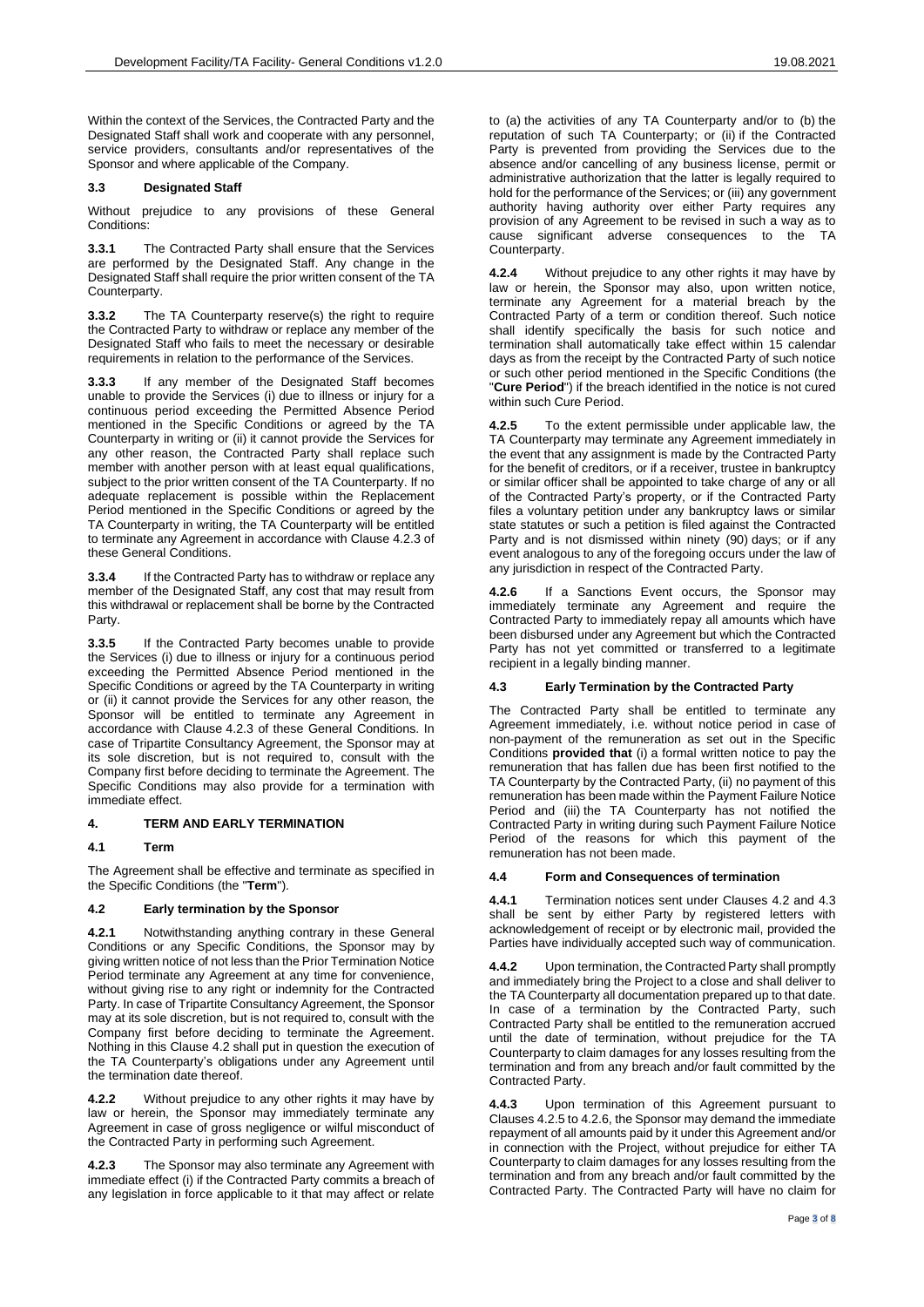damages or any other remedy against the TA Counterparty if the Agreement is terminated for any of the reasons set out therein.

## **4.5 Surviving clauses**

For the avoidance of doubt, Clauses [4.4.2,](#page-2-5) [8](#page-3-1) to [11,](#page-4-0) and [15](#page-4-1) to [24,](#page-6-0) of the General Conditions, shall survive the expiry or any termination of any Agreement, including in case of termination based on Clause [13](#page-4-2) (*Force Majeur*e).

### **5. SET-OFF, NO DISBURSEMENT, REPAYMENT**

**5.1** The Sponsor shall be entitled to set off amounts that might be due by the Contracted Party under any Agreement at any time against sums payable to the Contracted Party under such Agreement or any other agreement as permitted by law. The Contracted Party shall not be entitled to exercise rights of retention, set-off or counterclaim against its payment obligations under any Agreement.

<span id="page-3-2"></span>**5.2** Without prejudice to Clause [4.4.2](#page-2-5) and any other terms under these General Conditions, the Sponsor may suspend disbursements if:

- (a) the Contracted Party and/or the Company fail to perform its respective obligations under the Agreement;
- <span id="page-3-3"></span>(b) obligations under this Agreement have been violated by the Contracted Party and/or the Company;
- <span id="page-3-4"></span>(c) the Contracted Party and/or the Company are unable to prove that funds made available from, by and/or in connection with the Agreement have been used for the purpose stipulated in the Agreement and/or the Project;
- <span id="page-3-5"></span>(d) the fulfilment of the Sponsor's obligations under the Agreement violates applicable law;
- (e) extraordinary circumstances arise that preclude or seriously jeopardize the implementation, the operation, or the purpose of the Agreement and/or the Project;
- (f) for whatever reason, the Funder suspends disbursements, fully or partly, or requests the Sponsor to suspend disbursements of funds made or to be made available to fund the Project,
- <span id="page-3-6"></span>(g) the Funder renders a recovery order with respect to the funds made available from, by and/or in connection with the Project or the documentation (or any part of it) pursuant to which the Sponsor (directly or indirectly) received the funds ceases to be valid, effective, enforceable or is terminated;
- <span id="page-3-7"></span>(h) a beneficiary that directly benefits from the Project, received or will receive funds by, from and/or in connection with the Project,

(A) or persons having powers of representation, decision making or control over them, have been the subject of a final judgement or of a Final Administrative Decision for fraud, corruption, involvement in a criminal organisation, money laundering, terrorist-related offences, child labour or trafficking in human beings;

(B) or persons having powers of representation, decision making or control over them have been the subject of a final judgement or of a Final Administrative Decision for an irregularity affecting the EU's financial interest;

(C) is guilty of misrepresentation in supplying the information required as a condition of participation in the procedure or if they fail to supply this information;

(D) has been the subject of a final judgement or of a Final Administrative Decision establishing that the

beneficiary has created an entity under a different jurisdiction with the intention to circumvent fiscal, social or any other legal obligations of mandatory application in the jurisdiction of its registered office, central administration or principal place of business; or

(E) has been created with the intention described in point (D) above as established by a final judgement or a Final Administrative Decision;

- (i) a Sanctions Event occurs; or
- (j) the Contracted Party does not comply with the Policy Requirements,

where, for the purpose of this Claus[e 5.2](#page-3-2) "**Final Administrative Decision**" means a decision of an administrative authority having final and binding effect in accordance with the applicable law.

**5.3** If any of the situations specified in Clauses [5.2\(b\),](#page-3-3)  [5.2\(c\),](#page-3-4) [5.2\(d\),](#page-3-5) [5.2\(g\),](#page-3-6) and/or [5.2\(h\)](#page-3-7) has occurred and has not been remedied within a period determined by the Sponsor, the Sponsor may:

- (a) in the case specified in Clauses [5.2\(b\),](#page-3-3) [5.2\(d\)](#page-3-5) and/or [5.2\(h\),](#page-3-7) demand the immediate repayment of all disbursed amounts;
- (b) in the case specified in Clause [5.2\(c\),](#page-3-4) demand the immediate repayment of such amounts, and in particular any amount paid for the remuneration of the Consultant, as the Consultant and/or the Company are unable to prove to have been used for the purpose stipulated in the Agreement and/or the Project;
- $(c)$  in the case of Clause [5.2\(g\),](#page-3-6) demand the immediate repayment of all disbursed amounts, which the Contracted Party and the Company have not yet bona fide committed or transferred to a legitimate recipient in a legally binding manner.

# **6. NO INTERFERENCE**

During the term of any Agreement, the Contracted Party shall not interfere in the political or religious affairs of the country where the Project is located or the Project takes place.

## <span id="page-3-0"></span>**7. ASSISTANCE AND SUB-CONTRACTS**

The Contracted Party may, at its own expense, receive assistance from and/or conclude sub-contracts with other duly qualified consultants, experts, specialists or other persons of its choice **provided that** the Sponsor has given prior written consent and, in case of a Tri-partite Consultancy Agreement and provided that the sub-contracting concerns material parts of the Services, after consultation with the Company. For the avoidance of doubt, the Contracted Party shall at any time remain responsible for the output/quality of the Services and as the case may be, the achievement of the Project, as well as for any harm that might be caused by the involvement of the abovementioned persons.

## <span id="page-3-1"></span>**8. REPORTS AND INFORMATION**

During the Term of the Agreement, the Contracted Party shall submit to the TA Counterparty a series of analyses, studies, plans and/or reports within specific timeframes. set out in the Specific Conditions. At Project completion the Contracted Party shall submit a final report to the TA Counterparty, according to the requirements set out in the Terms of Reference included in the Specific Conditions, as well as any other information that might be reasonably requested by the Sponsor.

The Contracted Party shall inform the TA Counterparty without undue delay of all extraordinary circumstances that arise during the performance of the Services and of all matters requiring the relevant TA Counterparty's consent.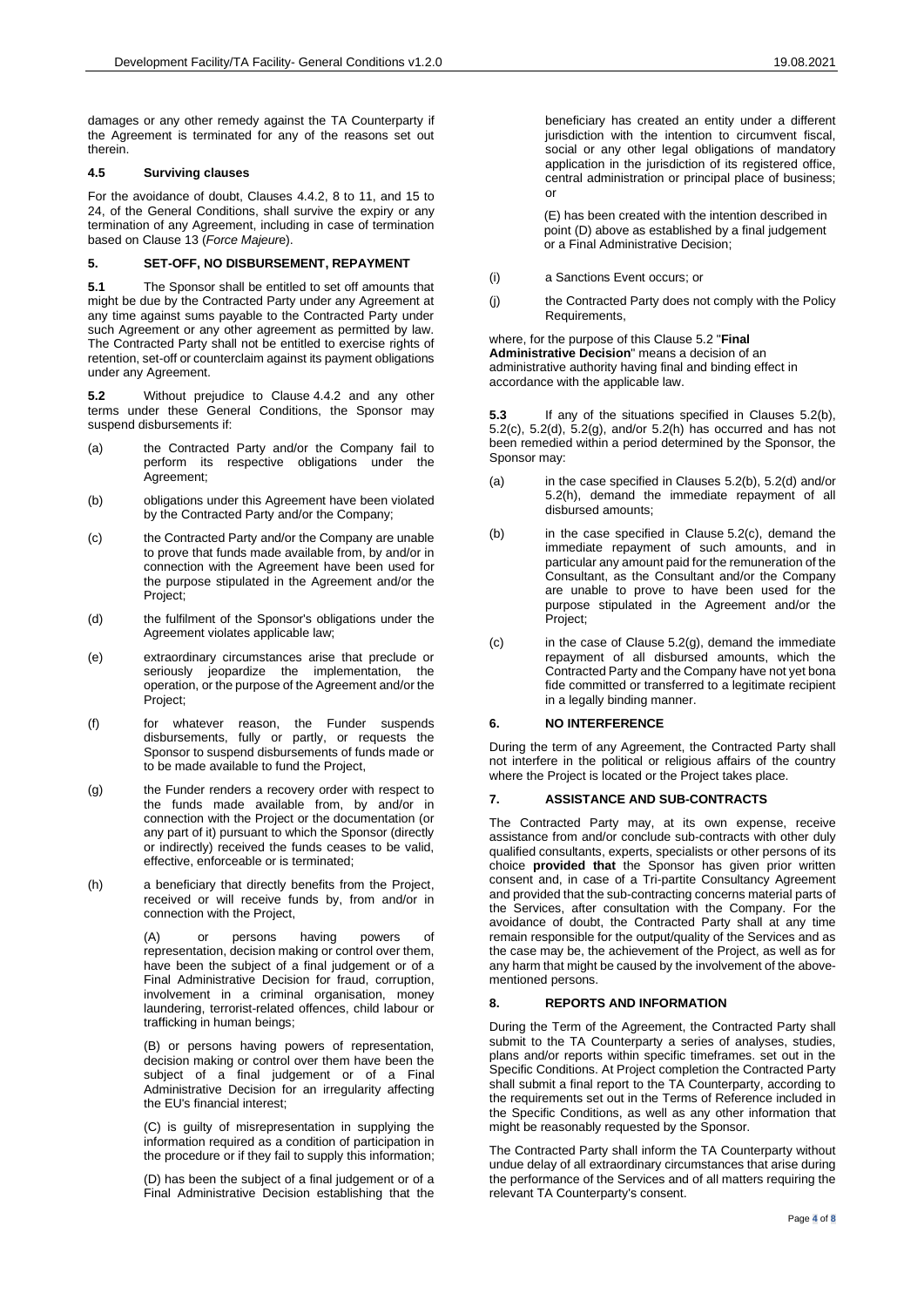The Contracted Party shall promptly furnish to the TA Counterparty or to any other person the Sponsor may lawfully direct any and all such information and reports related to the Services or in connection with matters relating to the provision of the Services and/or the Agreements as the TA Counterparty may reasonably request.

# **9. BOOKS AND RECORDS**

The Contracted Party shall keep accurate and systematic books and records of its services in such form and detail as is customary in its profession and business.

The books and records as well as other information relating to the Project and the Agreement shall be retained at least for such period as required pursuant to applicable laws.

The Contracted Party shall remain available for and respond to any follow-up questions by the TA Counterparty regarding the outcome and the results of the Project for a reasonable period, such period to be not less than any Follow-Up Period.

# <span id="page-4-3"></span>**10. INSPECTIONS**

The Contracted Party shall permit the TA Counterparty or its designated representative(s), upon reasonable notice, to inspect the Contracted Party's accounts, books and records relating to the performance of any Agreement and the Project and make copies thereof and to have them audited by auditors appointed by the TA Counterparty, if so required by the TA Counterparty.

The Contracted Party and the Company (if any) undertake to allow, to the extent permissible by applicable law, the European Commission, officials of the European Union, the European Anti-Fraud Office (OLAF), the Court of Auditors of the European Union, any other competent European body, the German Federal Ministry for Economic Cooperation and Development (BMZ), KfW and the German Federal Court of Auditors and the Funder(s) and any other their respective representatives or agents, in coordination with the Sponsor and any other entities of its choice, in relation to the Project and the Agreement (i) to conduct documentary and on-the-spot checks, (ii) to have access to and inspect premises, sites, plants, equipment, facilities, assets, books, accounts, records and any other relevant documentation, (iii) to participate in any monitoring or evaluation mission or coordination meeting, (iv) to take copies and (v) to inform the relevant person requesting the document of the exact location at which they are kept.

The inspection rights set out herein shall survive the Term of the Agreement.

# <span id="page-4-0"></span>**11. DISCLOSURE**

The Sponsor and the Fund might be required to disclose, including to the Funder and the persons mentioned in Clause [10](#page-4-3) (*Inspections*), and/or publish, including by publication on its website, certain information regarding the Project, including the title of the Project, the nature and purpose of the Project, the name and locality of the Contracted Party and the Company and the amount of the Project. When disclosing/publishing information, the Sponsor and the Fund will take into account the legitimate interest of the other Parties. The Contracted Party and, where relevant, the Company hereby agree to the disclosure/publication pursuant to this Clause [11.](#page-4-0)

#### **12. REMUNERATION, TERMS AND METHOD OF PAYMENT**

The Contracted Party shall be paid for the provision of the Services according to the terms set out in the Specific Conditions.

## <span id="page-4-2"></span>**13. FORCE MAJEURE**

**13.1** In the event of force majeure – i.e. unforeseeable events beyond the control of the Parties, which prevent either Party from meeting its obligations under any Agreement – the contractual obligations as far as affected by such event shall be suspended for as long as the impossibility of performance due to this situation continues, unless it appears that the obligations under any such Agreement may no longer be performed, in which case such Agreement shall be considered terminated.

**13.2** The Party that is aware of a situation of force majeure shall notify the other Parties thereof as soon as it can.

**13.3** In the event of force majeure that would suspend the contractual obligations of one of the Parties, the Contracted Party shall be entitled to a prolongation of the Agreement equal to the delay caused by such force majeure, **provided that** it has notified the other Parties of this situation of force majeure in due time.

**13.4** Without prejudice to Clause [3.3,](#page-2-6) if the suspension of the obligations of one of the Parties lasts for more than 30 days or such other period mentioned in the Specific Conditions, either Party may terminate this Agreement immediately by giving written notice to the other Parties.

# **14. STATUS**

The Agreement constitutes a contract for the provision of the Services. In performing the Services, the Contracted Party and the Designated Staff, as the case may be, shall not be employees, agents or officers of the TA Counterparty or Finance in Motion or any of their service providers and will have no authority to commit the TA Counterparty or any of their service providers without their prior respective consent. The Contracted Party and the Designated Staff, as the case may be, shall at all times act in the name and for the account of the Contracted Party, unless otherwise expressly authorised in writing by the TA Counterparty.

# <span id="page-4-1"></span>**15. TAX AND SOCIAL SECURITY REQUIREMENTS**

The Contracted Party shall be personally and fully responsible for meeting all taxes, national insurances and social security contributions applicable to it and its staff and, where applicable, the Designated Staff and/or its service providers in connection with the performance of any Agreement.

The Contracted Party shall, if need be, indemnify and hold the TA Counterparty harmless against the aforementioned taxes and contributions and against any other taxes and contributions, costs (including legal costs), penalties, fines, interests, expenses incurred or payable by the TA Counterparty, or proceedings arising out of, under or in connection with any Agreement.

## **16. LICENSES, PERMITS, ADMINISTRATIVE AUTHORISATIONS**

The Contracted Party undertakes and represents that it and its service providers or subcontractors hold all the licenses, permits and any other administrative authorizations that are required by the applicable legislations to perform the Services. The Contracted Party shall therefore indemnify and hold the TA Counterparty harmless against any liability, costs (including legal costs), penalties, fines, interests and expenses incurred by the latter as a result of absence or cancelling of the aforementioned licenses, permits and/or other administrative authorizations.

### **17. LIABILITY**

**17.1** The Contracted Party shall perform the Services in full, in due time and in accordance with the acknowledged standards of quality. The Contracted Party shall apply transparent and good practices of procurement of services and goods, which are funded by the Sponsor within the Project. The Contracted Party shall be liable for any and all breaches of any Agreement by it or, as the case may be, the Designated Staff or any of its subcontractors.

**17.2** Notwithstanding any other provision of this Agreement, the TA Counterparty shall not be liable to the Contracted Party under or in connection with any Agreement and/or the Services for any loss or damage (including special, punitive, consequential or indirect loss or damage, such as loss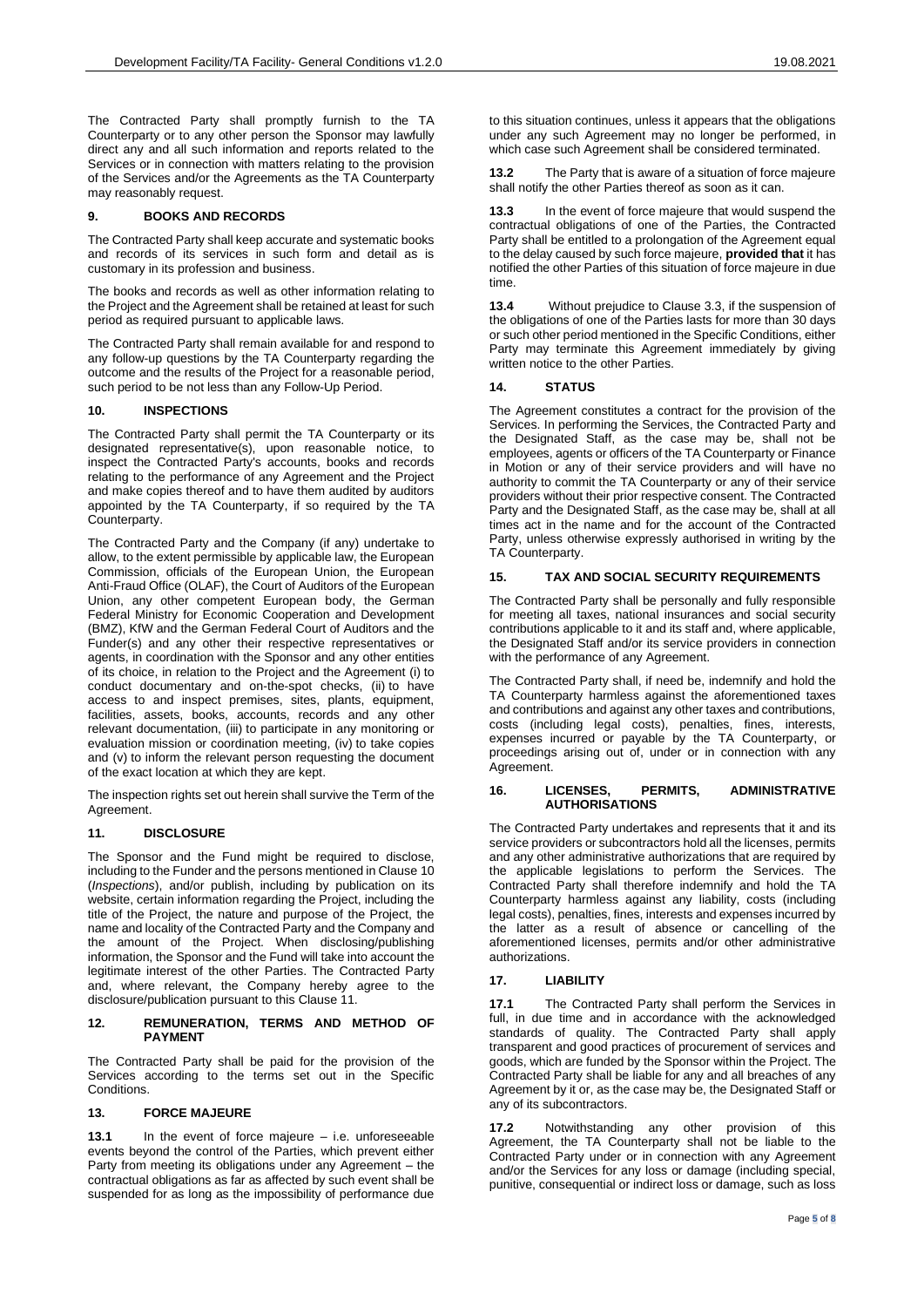of property, profit, business revenue, goodwill, reputation or business opportunity) whether or not caused by the negligent act or omission of the Sponsor or, where applicable, the Company, except in case of fraud or wilful misconduct or to the extent prohibited by applicable laws. The Contracted Party (and any other person) may not recover from the Sponsor and, where applicable from, the Company, in contract or tort, under statute or otherwise, aggregate loss or damages in excess of the Contract Value and the Parties hereto agree that any recovery may only be made against the Fiduciary Assets but neither against the Fund nor Finance in Motion or the Company. The Contracted Party shall in addition mitigate its damages and shall inform the TA Counterparty of any event or information likely to result in the Sponsor's and where applicable the Company's liability being incurred, in order to allow same to take steps to limit or avoid the damage.

**17.3** The Contracted Party and, where applicable, the Company may not make a claim or bring proceedings relating to the Services or otherwise under any Agreement against the Fund, Finance in Motion, or the Sponsor or any of their respective subcontractors, members, service providers, shareholders, directors, officers, partners, principals or employees. To the fullest extent permitted by law, the Contracted Party shall indemnify the Sponsor against any cost, loss, liability, damage or expense incurred by the Sponsor (otherwise than by reason of the Sponsor's fraud or wilful misconduct) arising in connection with the implementation of any Agreement or otherwise relating to the Services rendered by the Contracted Party.

# **18. INSURANCE**

The Contracted Party is responsible for all matters relating to its own personal safety and that of its possessions and consequently undertakes to take out and maintain adequate insurance against any loss or damages which it or its property may suffer in relation to the performance of the Services under the Agreement.

The Contracted Party furthermore undertakes to take out and maintain adequate professional indemnity insurance in terms satisfactory to the TA Counterparty, a copy of which shall be provided to the Sponsor and whenever applicable the Company upon the Sponsor's request.

### **19. CONFIDENTAL TREATMENT AND DATA PROTECTION**

**19.1** The Contracted Party shall not (other than in the proper performance of any relevant Agreement or with the prior written consent of the TA Counterparty or where required by law or unless ordered by a court of competent jurisdiction) at any time, whether before or after termination of any relevant Agreement, disclose or communicate to any person or use for its own benefit or the benefit of any person (other than the TA Counterparty and the Fund) any proprietary or confidential information which may come to its knowledge in the course of its function and the Contracted Party shall use its best endeavours to prevent the unauthorised publication or misuse of any confidential information.

**19.2** All documents and other things (in whatever form or media) concerning the business of the TA Counterparty and or any of their clients, customers, shareholders, employees, officers, suppliers, distributors and agents or others which shall have been acquired, received or made by the Contracted Party in connection with the provision of the Services shall be the property of the TA Counterparty.

**19.3** Upon the termination of any relevant Agreement (for whatever reason and howsoever arising) the Contracted Party shall not take away or conceal but shall immediately deliver to the relevant TA Counterparty or permanently erase (to the extent technically practicable) all documents (which expression shall include, but without limitation, notes, memoranda, correspondence, drawings, sketches, plans, designs and any other material upon which data or information is recorded or stored) relating to the activities of the relevant TA Counterparty

or any of their clients, customers, shareholders, employees, officers, suppliers, distributors and agents and the Contracted Party shall not be entitled to retain any copies or reproductions of any such documents together with any other property belonging to the relevant TA Counterparty which may then be in its possession or under its control.

**19.4** The Contracted Party shall comply at all times with all applicable data protection laws and regulations.

# <span id="page-5-0"></span>**20. INTELLECTUAL PROPERTY RIGHTS**

**20.1** The Contracted Party hereby agrees and acknowledges, on its own behalf, and, insofar as may be necessary, on behalf of the Designated Staff and any subcontractor, that any title, copyright and other intellectual property (the "**IPR**") in all letters, books of account, drawings, designs, plans, documents, memoranda and other media (i) prepared by it and/or by the Designated Staff and/or by any sub-contractor in connection with any Agreement and/or the Services, or (ii) in its possession by virtue of its engagement under any Agreement, shall at all times be and remain vested in the Sponsor. Insofar as may be necessary the Contracted Party hereby expressly and unconditionally assigns to the Sponsor any future IPR which may be created or subsist in all or any such documents or other media produced by it and/or the Designated Staff and/or any sub-contractor in the performances of Services under any Agreement (the "**Assigned Material**"). This assignment is valid for the legal duration of such IPR protection, for the entire world and the Sponsor is allowed:

- (a) to reproduce the Assigned Material, and allow it to be reproduced by any person, in any number of copies. on any medium, on any existing or future medium;
- (b) to publicly represent, distribute or broadcast, edit or communicate the Assigned Material and to do so by any existing or future means, medium or channel, and to allow same by any person, by any existing or future means, medium or channel;
- (c) to modify, translate into any language, adapt the Assigned Material and to allow said Assigned Material to be modified, translated into any language and adapted by any person;
- (d) to distribute and commercialize the Assigned Material, and to allow any person to commercialize it; and
- (e) to license all or part of the Assigned Material to any third party.

The Sponsor is expressly authorized to use any confidential information provided by the Contracted Party on such Assigned Material, and to file for any IPR protection related to such Assigned Material.

**20.2** The Contracted Party grants the Sponsor, if needed, any powers for proceeding to any formality that might be necessary for the protection of the rights on the Assigned Material, and agrees to provide any documents and signatures that might be required for this purpose.

**20.3** In the event that, the IPR could not be vested or assigned by the Contracted Party to the Sponsor, the Sponsor is hereby expressly authorized and licensed by the Contracted Party, on an exclusive, perpetual, irrevocable, transferable, worldwide, royalty free, fully paid-up license basis, with the right to sublicense, to use, reproduce and distribute IPR without any restriction whatsoever and without any compensation to be paid to the Contracted Party and/or to any third party (including, for the avoidance of doubt, the Company where applicable), which the Contracted Party undertakes to guarantee.

**20.4** The Contracted Party undertakes to make the Designated Staff and any sub-contractor (if any) comply with this Clause [20.](#page-5-0)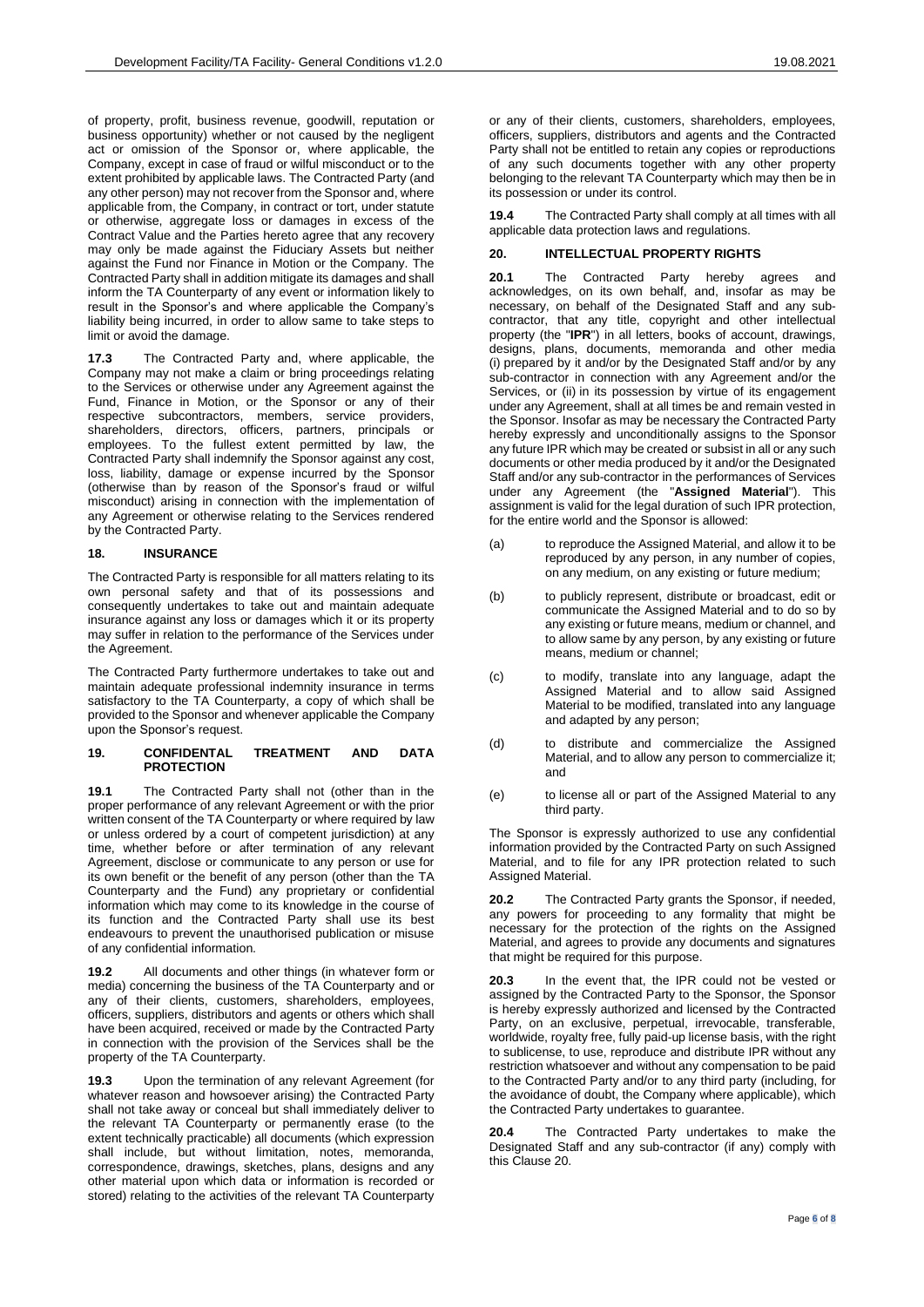**20.5** The rights and obligations under this Clause [20](#page-5-0) shall continue in full force and effect after the termination of any Agreement in respect of any copyright and IPR made during the Term thereof and shall be binding to the Parties' successors. The Contracted Party therefore further agrees that it shall, at the request of any TA Counterparty, even after the termination of any relevant Agreement,, enter into such documents or do any such thing as may be necessary to perfect or secure any of the Sponsor's IPR hereby vested or assigned.

**20.6** The Company (where applicable) expressly agrees with the content and effects of this Clause [20.](#page-5-0)

### **21. ANTI-MONEY LAUNDERING, SANCTIONS AND MINIMUM STANDARDS**

**21.1** The Contracted Party shall comply with all applicable local, international and EU laws, regulations and standards regarding anti-money laundering, combating the financing of terrorism, prevention of Prohibited Conduct and the Financial Action Task Force (FATF) standards and recommendations.

**21.2** The Contracted Party shall not: (i) enter into nor continue any business relationship with a Sanctioned Person; nor (ii) directly or indirectly, engage in any other activity that would constitute a breach of, or cause the Sponsor to be in violation, of any Sanction; nor (iii) repay any amounts due under the Agreement using funds sourced from the proceeds of any activity involving a Sanctioned Person.

**21.3** The Contracted Party and each of its representatives, employees, and agents shall comply with any law, regulation, order, decree or directive having the force of law and relating to bribery, kickbacks or similar business practices which is applicable to the Contracted Party.

**21.4** The Contracted Party undertakes not to (i) deliberately destroy, falsify, alter or conceal evidence material to the investigation or the making of false statements to investigators in order to materially impede an official investigation into allegations of Prohibited Conduct, or threaten, harass or intimidate any person to prevent it from disclosing its knowledge of matters relevant to such investigation or from pursuing such investigation.

**21.5** In relation to the implementation of a Project, the Contracted Party and, where applicable, the Company, shall (i) promote the respect of human rights and respect applicable environmental legislation including multilateral environmental agreements, as well as internationally agreed core labour standards, and (ii) refrain from any action which may give rise to any conflict of interest. There is a conflict of interest where the impartial and objective exercise of the functions of any person implementing this Agreement is compromised.

### **22. NOTICES**

All notices to the Parties shall be directed to the addresses provided in the Specific Conditions for notices (or any substitute address, fax number, e-mail or department or officer as the relevant Party may notify to the other Party by not less than 5 calendar days' notice).

### **23. SETTLEMENT OF DISPUTES AND CHOICE OF LAW**

Unless provided differently in the Specific Conditions any dispute arising in connection with the Agreement including, without limitation, a dispute or a claim regarding the application. interpretation or breach of the Agreement, which cannot be amicably resolved, shall be submitted to the jurisdiction of the courts of Luxembourg-City, or to any other competent court or arbitrator at the choice of the Sponsor.

The competent court shall in any case apply the laws of the Grand Duchy of Luxembourg.

### <span id="page-6-0"></span>**24. MISCELLANEOUS**

**24.1** Unless expressly provided differently in the Specific Conditions, the Agreement contains the entire understanding

between the Parties and supersedes all (if any) previous and subsisting agreements, arrangements and understandings (written or oral) relating to the provision of the Services and all such arrangements, agreements and understandings shall be deemed to have been terminated by mutual consent.

**24.2** The Specific Conditions as well as the "Whereas" section contained thereto form part of the Agreement and will have the same force and effect as if expressly set out in the body of such Agreement.

**24.3** The Agreement is prepared in English which shall be considered the contractual language. All correspondence between the Parties and all reports, studies, technical data, certificates and documents pertaining to the Project shall be in the English language except as otherwise stated in the Specific Conditions.

**24.4** The Contracted Party and, where applicable, the Company shall not have the right to assign or transfer any rights or obligations arising from any Agreement in full or in part without the prior consent of the Sponsor.

**24.5** The Contracted Party and, where applicable, the Company warrant that by virtue of entering into any Agreement it will not be in breach of any express or implied terms of any contract, court order or of any other obligation legally binding upon it.

**24.6** Should any of the provisions of the Agreement, be or become invalid or unenforceable, the validity of the remaining provisions shall not be affected. The Parties agree that the invalid or unenforceable provision shall be replaced by a legal, valid or enforceable provision that comes as closest to the will expressed by the Parties in the Agreement.

**24.7** No failure to exercise, nor any delay in exercising, on the part of the Sponsor, any right or remedy under the Agreement shall operate as a waiver of any such right or remedy. No single or partial exercise of any right or remedy shall prevent any further or other exercise or the exercise of any other right or remedy. The rights and remedies provided in the Agreement are cumulative and not exclusive of any rights or remedies provided by law.

**24.8** Modifications and amendments to the Agreement, including to this provision, must be made in writing.

\* \* \*

## **PART III - SPECIFIC PROVISIONS APPLICABLE TO CONSULTANCY AGREEMENTS (BILATERAL AND TRI-PARTITE)**

# **25. TIME COMMITMENT AND TIME SCHEDULE**

**25.1** During the Term of the Consultancy Agreement, the Consultant shall ensure to devote whatever time, attention and skills which are needed to perform the Services properly.

**25.2** By accepting its appointment, the Consultant confirms that the Designated Staff will be able to devote sufficient time to provide the Services. In case the Consultant is a legal entity, it undertakes to notify the TA Counterparty, from time to time of any additional commitments that might affect the time that the Designated Staff will be able to devote to the duties arising from any Agreement.

**25.3** The performance of the Services shall be made in accordance with the time schedule of the Specific Conditions (the "**Time Schedule**").

**25.4** Any modification of the Time Schedule shall be mutually agreed upon in writing by all Parties **provided, however, that** any modification of the Time Schedule may be made by electronic mail or other electronic means, if all Parties agree that, unless and until notified to the contrary, this is to be an accepted form of communication. Any electronic communication made between the Parties will be effective only when actually received in readable form.